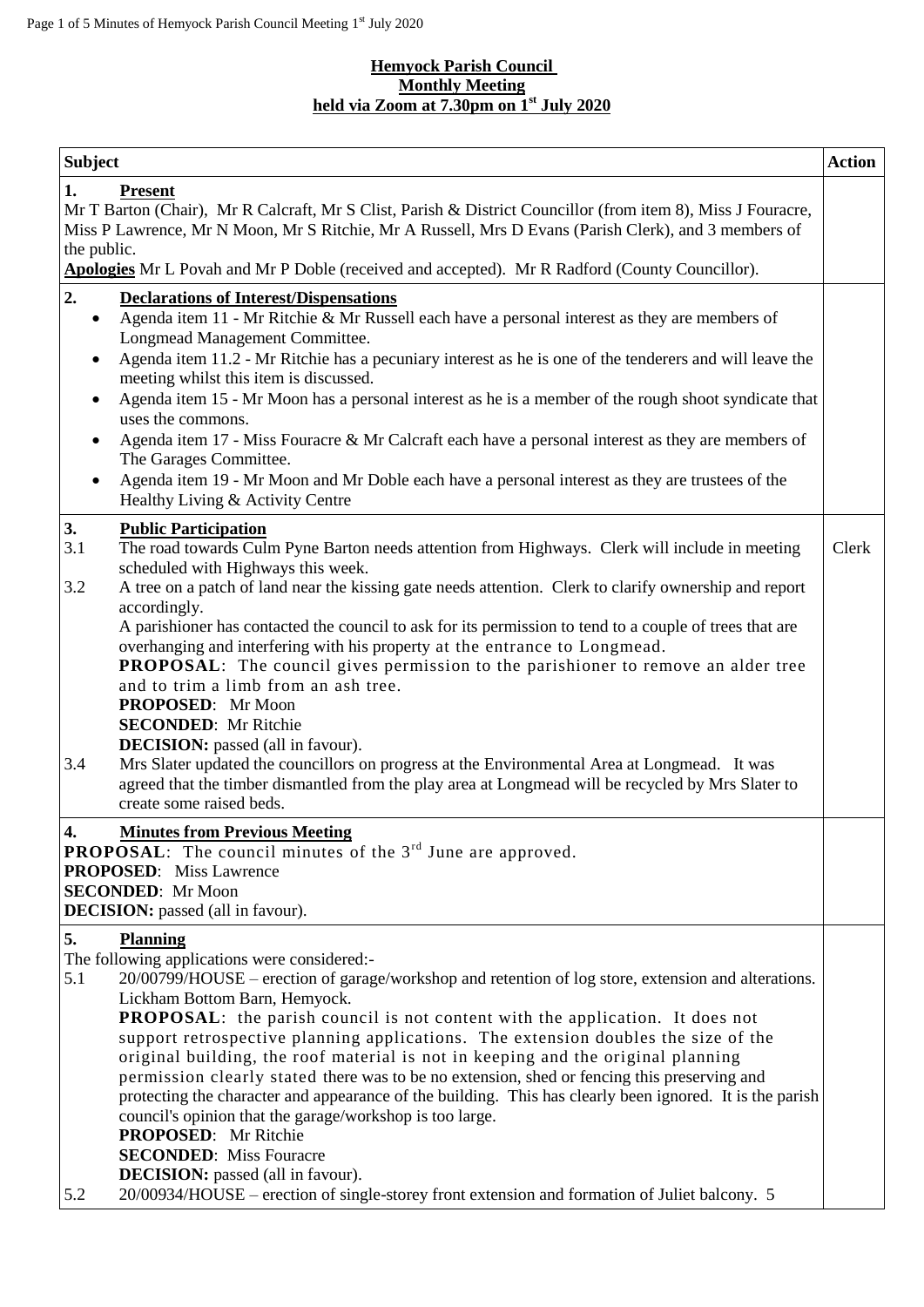| Higher Millhayes, Hemyock.<br><b>PROPOSAL:</b> the parish council is content with the application. It notes that the<br>changes to the conservatory roof are not mentioned in the application.<br>PROPOSED: Mr Moon<br><b>SECONDED:</b> Mr Ritchie<br><b>DECISION:</b> passed (all in favour).<br>Approval noted for:-<br>19/01985/FULL – erection of 2 dwellings following demolition of outbuildings and alterations to<br>5.3<br>vehicular access. 50 Station Road, Hemyock.<br>20/00557/HOUSE. Erection of two-storey and single-storey extensions. Westhayes Farm, Hemyock.<br>5.4                                                                                                                                                                                                                                                                                                                                                                                                                                                                                                                                               |  |
|---------------------------------------------------------------------------------------------------------------------------------------------------------------------------------------------------------------------------------------------------------------------------------------------------------------------------------------------------------------------------------------------------------------------------------------------------------------------------------------------------------------------------------------------------------------------------------------------------------------------------------------------------------------------------------------------------------------------------------------------------------------------------------------------------------------------------------------------------------------------------------------------------------------------------------------------------------------------------------------------------------------------------------------------------------------------------------------------------------------------------------------|--|
| 6.<br><b>Matters Arising</b><br>Doors & electricity, The Parish Store $-$ to be carried forward.<br>6.1<br>6.2<br>Fingerposts – to be carried forward.<br>6.3<br>South West Water – access to community land – to be carried forward.<br>6.4<br>Man Shed – Mr Calcraft confirmed that the Man Shed group believes the workshop building at The<br>Garages would be ideal for its purpose. The Garages Committee is supportive of the idea. Any<br>involvement with the Repair Café to be agreed between the Man Shed group and the Repair Café. Mr<br>Calcraft confirmed that it was the intention of The Garages committee to build a storage area for<br>tables and chairs at the rear of the large room. The Garages committee wondered if the pc would<br>make a financial contribution towards this.<br><b>PROPOSAL:</b> the parish council supports the Man Shed's use of the workshop<br>building at The Garages, subject to approval from the Garages Committee.<br>PROPOSED: Mr Moon<br><b>SECONDED:</b> Miss Lawrence<br><b>DECISION:</b> passed (all in favour).                                                           |  |
| 7.<br><b>County Council Report</b><br>Councillor Radford circulated the following report before the meeting:-<br>Devon certainly knows how to pull together. Throughout the coronavirus (COVID-19) pandemic local public<br>sector organisations and partners have worked quickly to ensure the county's residents, communities and<br>businesses are well informed, supported, and protected. I will be pleased when COVID-19 has passed,<br>currently it is taking up a lot of County Officer's time, doing other than their normal jobs and filling in for<br>affected colleagues.<br>The number of people that have died in care homes across the country and across Devon due to COVID-19<br>has been tragic. Tragic for the individual, their families and also the health and care workforce doing the best<br>it can in extremely challenging circumstances.<br>A new report out last week analysing care home deaths highlights that the Devon County Council local<br>authority areas experienced significantly fewer care home fatalities than would be expected given the number<br>of infections in the wider community. |  |

The report suggests the factors that may have played a part include: the extent to which PPE was or was not available; the rate at which operators isolated their homes and residents, and; the sheer misfortune of having one person with COVID-19 come into the home at a time when the impact of the virus was not wellunderstood and awareness nationally was low.

## **Infection Control Fund update**

The local £10.5M allocation of the Infection Control Fund is now making its way into care homes across Devon with over 100 care homes already in receipt of the funding having met the national requirements to provide data through the nationally mandated and extended Capacity Tracker. The Market Management Team and the Procurement Team have been working hard to support care homes through the process and to ensure that all care homes are aware and doing the things they need to do to receive the funding, this has included hosting a webinar and teleconferences. Care homes will be receiving 75% of the funding directly and over the next weeks we will be formulating a specific plan on how we invest the remaining 25% in care markets to further support infection control. As you will be aware the County Council has been given an indicative allocation of £338,000 for the first tranche of temporary measures from the Emergency Active Travel Fund. We are awaiting confirmation of the funds from the Department for Transport, having submitted forms on their deadline of 5th June.

We have received a significant number of proposals from communities and are in the process of logging all suggestions so that we can assess their suitability for the fund, considering the level of support it has, its deliverability and the funding that may be available. We have asked that any applications for this first tranche of funding are submitted by 19 June.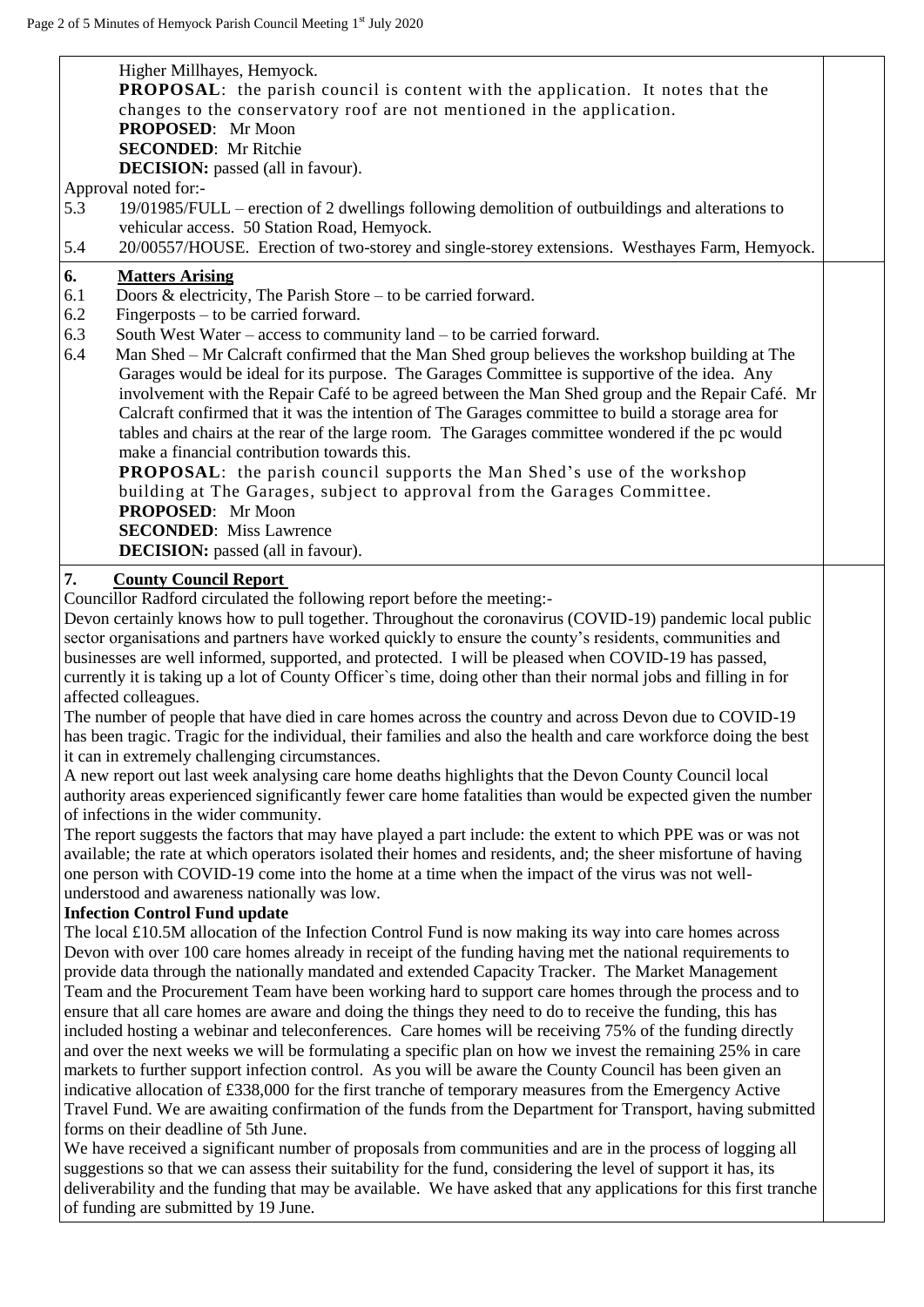It should be noted that the main purpose of the initial Active Travel funding is to promote cycling as a replacement for journeys previously made by public transport, whilst many of the emerging proposals from communities are more focused on creating an environment that is safe for both town centre shoppers and visitors whilst maintaining social distance.

District Councils have also been allocated government funding for "Reopening High Streets Safely". These are times we have never seen and, by the time you read this, things will have moved on and some of it may well be out of date. The main thing is to stay safe and help others who need help.

## **8. District Councillor Report**

See 26 below.

# **9.1 Finance**<br>**9.1 Income a**

Income and expenditure and bank reconciliation.

## **INCOME**

| Ι. | 150.00 | Gun club, rent      |
|----|--------|---------------------|
| 2. | 12.79  | Interest, HSBC      |
| 3. | 4.21   | Interest, HSBC      |
|    | 77.68  | Interest, Unity Dep |
| 5. | 0.71   | Interest, Unity GF  |
|    | 1.68   | Interest, Unity P3  |

## **EXPENDITURE**

| 1.  | 14.06    | Spot On Supplies    | Toilet, consumables           |
|-----|----------|---------------------|-------------------------------|
| 2.  | 1,039.09 | D Evans             | Wages and expenses            |
| 3.  | 57.42    | <b>HMRC</b>         | <b>PAYE</b>                   |
| 4.  | 529.04   | I Pike              | Grass cutting and maintenance |
| 5.  | 127.50   | K Amor              | Toilet cleaning               |
| 6.  | 75.00    | Hemyock Parish Hall | Trade waste contribution      |
| 7.  | 92.64    | Safetysigns4less    | Safety warning signs x 4      |
| 8.  | 32.82    | NPower              | Electric, toilets             |
| 9.  | 768.62   | <b>ESEDirect</b>    | 8 grit bins                   |
| 10. | 94.00    | R Taylor            | BMX and flood bridge          |
| 11. | 20.80    | Spot on Supplies    | Toilet, consumables           |
| 12. | 18.00    | <b>Unity Trust</b>  | Bank charge                   |

## **BANK RECONCILIATION**

| HSBC Community a/c         | 476.45     |
|----------------------------|------------|
| <b>HSBC</b> Deposit        | 94,333.29  |
| <b>HSBC</b> Longmead       | 1.27       |
| Unity Trust Bank current   | 82.06      |
| Unity Trust Bank deposit   | 73,018.48  |
| <b>Unity Trust Bank GF</b> | 710.97     |
| <b>Unity Trust Bank P3</b> | 1,688.21   |
| Skipton 1-year Bond        | 86,173.70  |
| <b>United Trust Bank</b>   | 77,194.74  |
| Total                      | 333,679.17 |

**PROPOSAL:** that the income is agreed and the above cheques/payments are paid/agreed.

**PROPOSED**: Miss Lawrence

**SECONDED:** Miss Fouracre

**DECISION**: passed (all in favour).

## **10. Clerk Report**

Defibrillators – the ambulance service has asked if the pc is likely to renew its 4-year lease in June next year.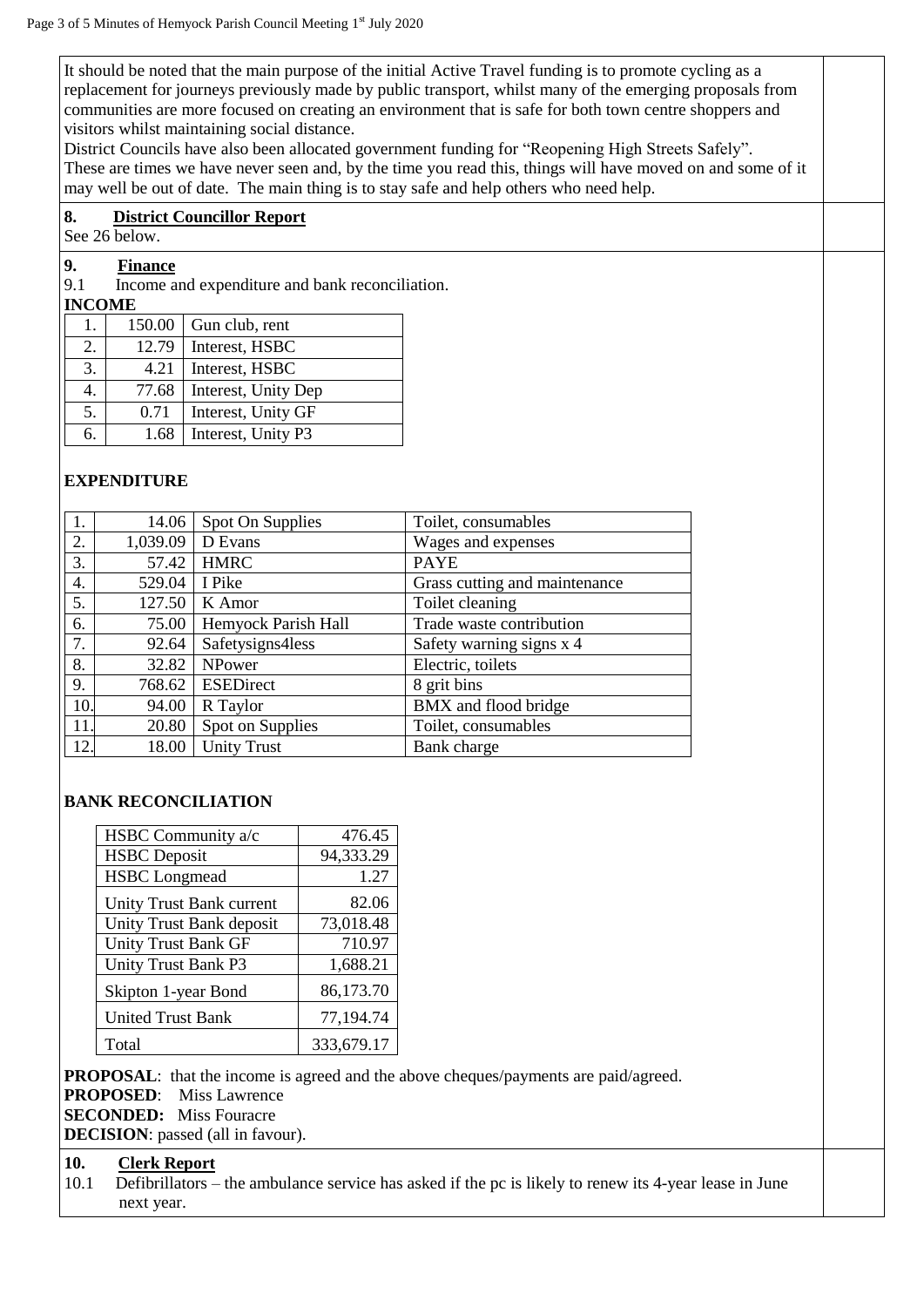|              | <b>PROPOSAL:</b> The pc renews its 4-year lease agreement.                                                                                                                                                |           |
|--------------|-----------------------------------------------------------------------------------------------------------------------------------------------------------------------------------------------------------|-----------|
|              | PROPOSED: Mr Moon<br><b>SECONDED:</b> Mr Calcraft                                                                                                                                                         |           |
|              | <b>DECISION</b> : passed (all in favour).                                                                                                                                                                 |           |
| 10.2         | Longmead – there is a problem with cars parking at the end of the road at the back of Station Road,                                                                                                       |           |
|              | blocking the turning area.                                                                                                                                                                                |           |
|              | PROPOSAL: Maintenance person will paint keep clear marks on road surface. Clerk will contact<br>residents to remind area must be kept clear.                                                              | Clerk     |
|              | <b>PROPOSED:</b> Miss Lawrence                                                                                                                                                                            |           |
|              | <b>SECONDED:</b> Mr Moon                                                                                                                                                                                  |           |
|              | <b>DECISION</b> : passed (all in favour).                                                                                                                                                                 |           |
| 10.3         | Public Space Protection Order – the clerk explained that the draft paper from MDDC, once approved,<br>will be valid for three years. This is an opportunity for the pc to review all open space areas and | Clerk     |
|              | decide if dogs should be allowed, kept on leads or banned. The clerk will ask MDDC for an                                                                                                                 |           |
|              | extension to enable the pc to consult more widely.                                                                                                                                                        |           |
| 11.          | <b>Longmead</b>                                                                                                                                                                                           |           |
| 11.1         | Bridge at Longmead – it is hoped that it will be repaired by the end of August.                                                                                                                           |           |
| 11.2         | Play Area – groundworks - will be dealt with at the end of the meeting.                                                                                                                                   |           |
| 11.3         | BMX track – to be carried forward.                                                                                                                                                                        |           |
| 12.          | <b>Highways</b>                                                                                                                                                                                           |           |
| 12.1         | Station Road pavements - professional project management                                                                                                                                                  |           |
|              | <b>PROPOSAL:</b> The pc instructs Inspired Partnership to take on the project management tasks which<br>Mr Povah is no longer able to undertake, at an additional cost of $£1,150.$                       |           |
|              | <b>PROPOSED:</b> Miss Lawrence                                                                                                                                                                            |           |
|              | <b>SECONDED:</b> Mr Russell                                                                                                                                                                               |           |
|              | <b>DECISION</b> : passed (all in favour).                                                                                                                                                                 |           |
| 12.2         | 'Doing What Matters' Highways meeting – Mr Russell, Mr Clist and the clerk will attend this meeting<br>on behalf of the pc.                                                                               |           |
|              |                                                                                                                                                                                                           |           |
| 13.          | <b>Cemetery</b><br>Nothing to report.                                                                                                                                                                     |           |
| 14.          | Footpaths                                                                                                                                                                                                 |           |
|              | Nothing to report.                                                                                                                                                                                        |           |
| 15.          | <b>Commons Management Group</b>                                                                                                                                                                           |           |
| 15.1         | Mr Moon will arrange for the Turbary to be topped.                                                                                                                                                        |           |
| 15.2         | Mr Moon will compile estimates for the hard standing area and circulate before the next meeting.                                                                                                          | <b>NM</b> |
| 16.          | <b>Village Maintenance</b>                                                                                                                                                                                |           |
|              | Nothing to report.                                                                                                                                                                                        |           |
| 17.          | <b>Garages Youth Project</b>                                                                                                                                                                              |           |
|              | Nothing to report.                                                                                                                                                                                        |           |
| 18.          | <b>Blackdown Hills Parish Network</b>                                                                                                                                                                     |           |
|              | Nothing to report.                                                                                                                                                                                        |           |
|              |                                                                                                                                                                                                           |           |
| 19.          | <b>Blackdown Healthy Living &amp; Activities Centre</b>                                                                                                                                                   |           |
|              | Nothing to report.                                                                                                                                                                                        |           |
| 20.          | <b>Asset Management</b><br>Mr Barton is pulling together a summary and action plan following the surveyor's reports.                                                                                      | TB        |
| 21.          | <b>Community Land</b>                                                                                                                                                                                     |           |
| 21.1         | Cavanna Homes – Councillor Clist is liaising with MDDC with regard to the location of the play area<br>and associated comments/suggestions made on social media.                                          | <b>SC</b> |
| 22.          | Correspondence                                                                                                                                                                                            |           |
| 22.1         | Open Spaces AGM.                                                                                                                                                                                          |           |
| 23.          | <b>Public Participation</b>                                                                                                                                                                               |           |
| 23.1<br>23.2 | The road at Ashculme is in need of urgent attention.<br>The noticeboard on the right hand side at the entrance to Longmead has been taken down. Mr Russell                                                | AR        |